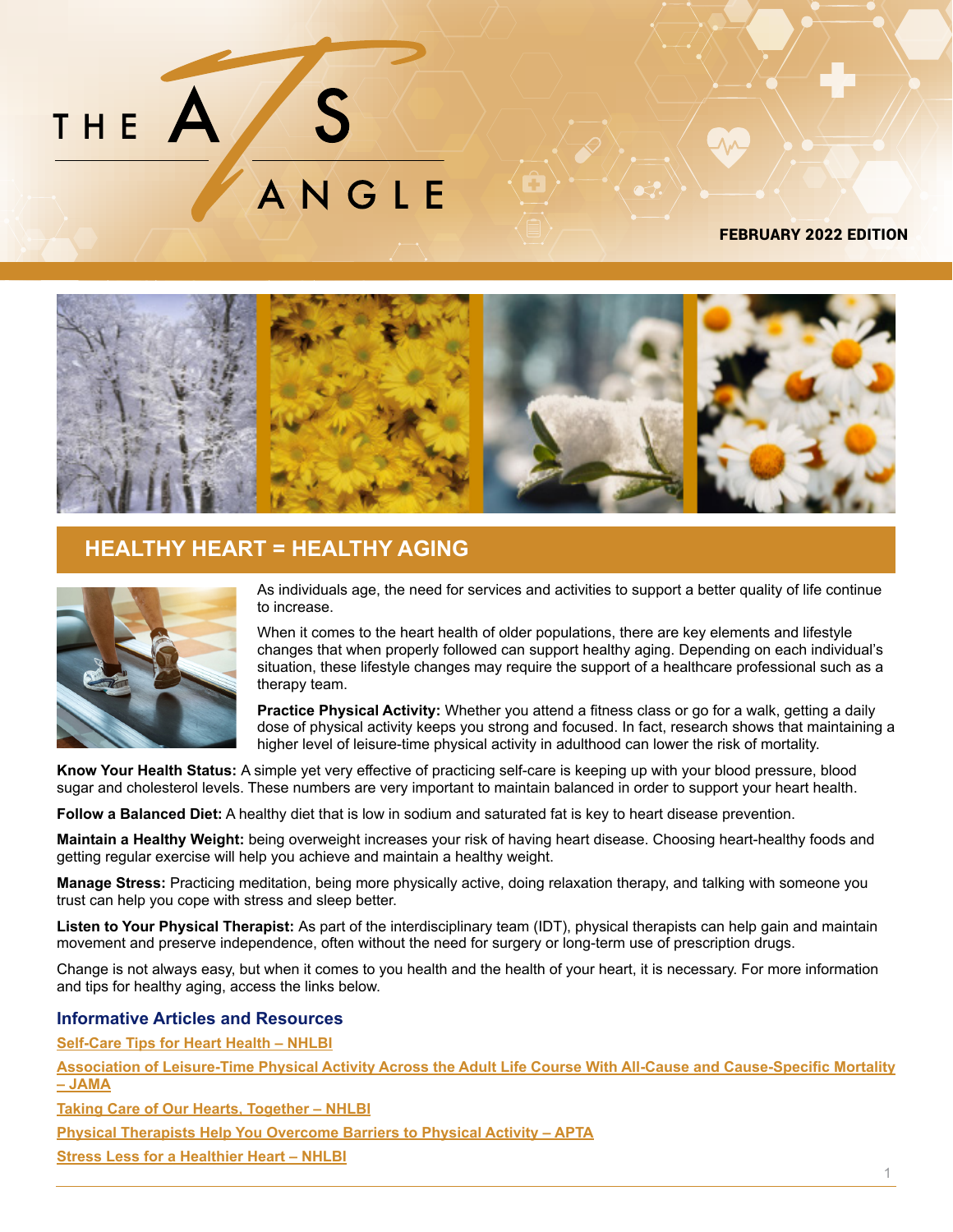## **American Heart Month: Awareness & Action**

February is a perfect month to remind us that in all stages of life, it is important to take care of our hearts.

Research shows that while adults are living longer, heart disease is prevalent in the growing aging population. Some factors that affect individuals and their ability to function and manage their disease well include existing co-morbidities, along with cognition, sleep, physical balance and strength.

- Heart disease is the leading cause of death for men, women, and people of most racial and ethnic groups in the United States.
- 14.2% of adults aged 45 years and older reported having coronary heart disease (CHD), a stroke, or both.
- 9.6% of adults aged 45 to 64 years reported being diagnosed with CHD, or a stroke, or both compared with 21.7% of adults aged 65 years and older.
- In the United States, someone has a heart attack every 40 seconds.



**[D](https://www.nhlbi.nih.gov/health-topics/education-and-awareness/heart-month/fact-sheets)id you know? As the leading cause of death in the United States, heart disease takes the lives of nearly 650,000 Americans each year, and 1 in 9 adults have been diagnosed with this condition** ([source](https://www.nhlbi.nih.gov/health-topics/all-publications-and-resources/know-differences-cardiovascular-disease-heart-disease-coronary-heart-disease)).

#### **Take it to Heart**

When it comes to heart health, physical activity is a great way to promote self-care and a healthy lifestyle. Proper nutrition, sleep and stress management are also elements needed to support heart health. Other beneficial actions include:

- Taking medications as prescribed and keeping medical appointments
- Sleeping 7-8 hours a night
- Practicing yoga or other calming activities
- Maintaining a healthy weight
- Keeping up with your blood pressure, blood sugar and heart rate
- Having a support system

### **Informative Articles and Resources**

**[Coronary Heart Disease, Myocardial Infarction, and Stroke–A Public Health Issue – CDC](https://www.cdc.gov/aging/agingdata/docs/Coronary-Stroke-Brief-508.pdf) [About American Heart Month: Ways to Get Involved – NHLBI](https://www.nhlbi.nih.gov/education/american-heart-month/about) [Heart Health Resources – NHLBI](https://www.nhlbi.nih.gov/education/heart-truth/lets-work-together-prevent-heart-disease) [COVID-19 and the Heart – NHLBI](https://www.nhlbi.nih.gov/coronavirus/heart) [Heart Disease: It Can Happen at Any Age – CDC](https://www.cdc.gov/heartdisease/any_age.htm) [Heart Health Fact Sheets – NHLBI](https://www.nhlbi.nih.gov/health-topics/education-and-awareness/heart-month/fact-sheets)**

# **CLINICAL HIGHLIGHT: CARDIAC REHAB**

Cardiovascular disease (CVD) is one of the leading causes of death worldwide and is the leading cause of death in the United States.

In support of patients with heart conditions, Cardiac rehabilitation (CR) is a complex, interprofessional intervention customized to individual patients with various cardiovascular diseases.

- CR programs provide supervised exercise training in conjunction with other secondary prevention interventions.
- The programs are designed to speed recovery from acute cardiovascular events.
- CR also benefits patients with stable coronary heart disease and symptomatic peripheral arterial disease.
- Recent scientific studies have shown that people who complete a cardiac rehabilitation program can increase their life expectancy by five years.

The primary goal of CR is to enable the patient to achieve optimal physical, psychological, and social functioning through exercise training and lifestyle change. In fact, evidence demonstrates that participation in early outpatient CR results in a reduction of all-cause mortality, cardiac mortality and readmission rates to hospital, as well as an improved quality of life.

Despite the improvement in health outcomes associated with cardiac rehabilitation, only one in four cardiac-rehabilitation-eligible Medicare beneficiaries participate.



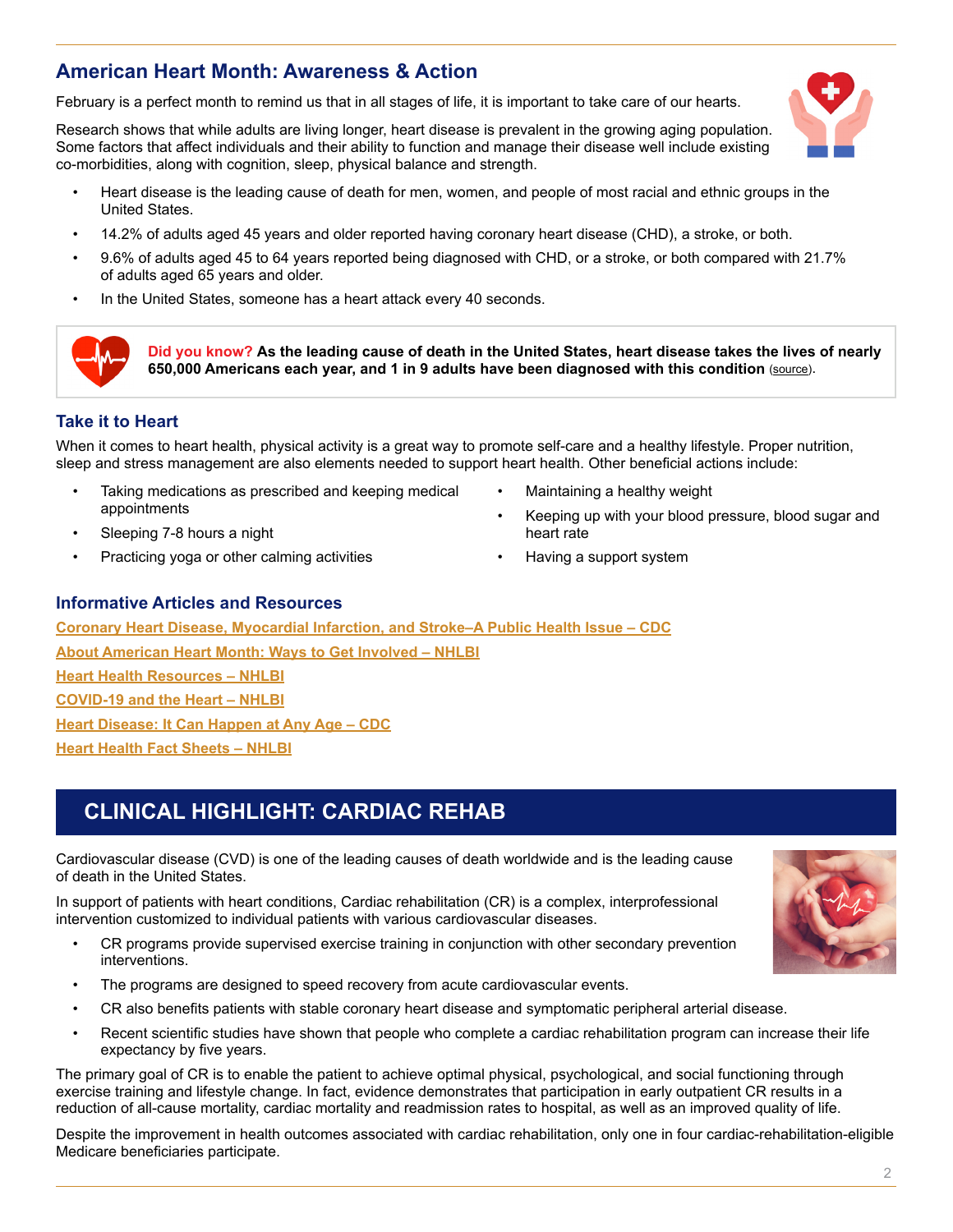## **Who is a candidate for CR?**

CR is recommended in all patients with acute coronary syndrome (ACS) within the last 12 months, coronary revascularization, chronic heart failure, symptomatic angina or peripheral artery disease, heart valve surgery, and cardiac transplantation (Class 1A recommendation for secondary prevention by the American Heart Association (AHA) and American College of Cardiology (ACC). [\(Source\)](https://www.acc.org/latest-in-cardiology/articles/2021/01/04/14/03/cardiac-rehabilitation-and-implications-during-the-covid-19-era)

Patients who have been diagnosed with the following CVDs may be good candidates for CR:

- Myocardial Infarction
- Coronary Artery Disease
- Heart Failure
- Peripheral Artery Disease
- Angina
- Cardiomyopathy
- **Certain Congenital** Heart Diseases
- Coronary Artery Bypass Surgery
- Angioplasty and Stents
- Heart or Lung Transplant
- Heart Valve Repair or Replacement
- Pulmonary Hypertension

Research has found that exercise-based CR has the potential to improve cardiovascular endurance, health status and quality of life for survivors of stroke.

Cardiac rehabilitation is supported by an Interdisciplinary Team of health care professionals, including cardiologists, nurses, nurse educators, nutrition specialists and physical and occupational therapists.

**ATS Physical Therapists and Occupational Therapists are integral members of the Interdisciplinary Team to support patients improve their overall cardiovascular health. [Contact us](https://ats-therapy.com/contact-us/) to discuss how our team can support your patients stay on the road to recovery.**

# **Leadership Recommendations**

- Identify and discuss with the Interdisciplinary Team patients who could benefit from cardiac rehabilitation and meet specific inclusion/exclusion criteria.
- Encourage patients to participate in a CR program that is customized to their specific needs, including skilled Physical Therapy, Occupational Therapy and strength training.
- Provide appropriate training to support skills and competencies to support the delivery of a comprehensive CR program.
- Facilitate long-term maintenance of lifestyle changes, monitoring risk factor changes and secondary prevention.

### **Informative Articles and Resources**

**[Overview of the prevention of cardiovascular disease events in those with established disease \(secondary prevention\)](https://www.uptodate.com/contents/prevention-of-cardiovascular-disease-events-in-those-with-established-disease-secondary-prevention-or-at-very-high-risk)  [or at very high risk](https://www.uptodate.com/contents/prevention-of-cardiovascular-disease-events-in-those-with-established-disease-secondary-prevention-or-at-very-high-risk)**

**[Exercise-Based Cardiac Rehabilitation in Patients with Coronary Heart Disease: A Practice Guideline – Netherlands](https://link.springer.com/article/10.1007/s12471-013-0467-y)  [Heart Journal](https://link.springer.com/article/10.1007/s12471-013-0467-y)**

**[Patient Resources - Cardiac Rehabilitation – AACVPR](https://link.springer.com/article/10.1007/s12471-013-0467-y)**

**[Cardiac Rehab Fact Sheet – AACVPR](https://www.aacvpr.org/Portals/0/Docs/Practice/AACVPR_CR_Fact_Sheet.pdf)**

**[Cardiac Rehabilitation and Implications During the COVID-19 Era](https://www.acc.org/latest-in-cardiology/articles/2021/01/04/14/03/cardiac-rehabilitation-and-implications-during-the-covid-19-era)**

**[Heart to Heart: Occupational Therapy for Individuals Living With Heart Failure – AOTA](https://www.aota.org/-/media/Corporate/Files/Publications/CE-Articles/CEA-October-2021.pdf)**